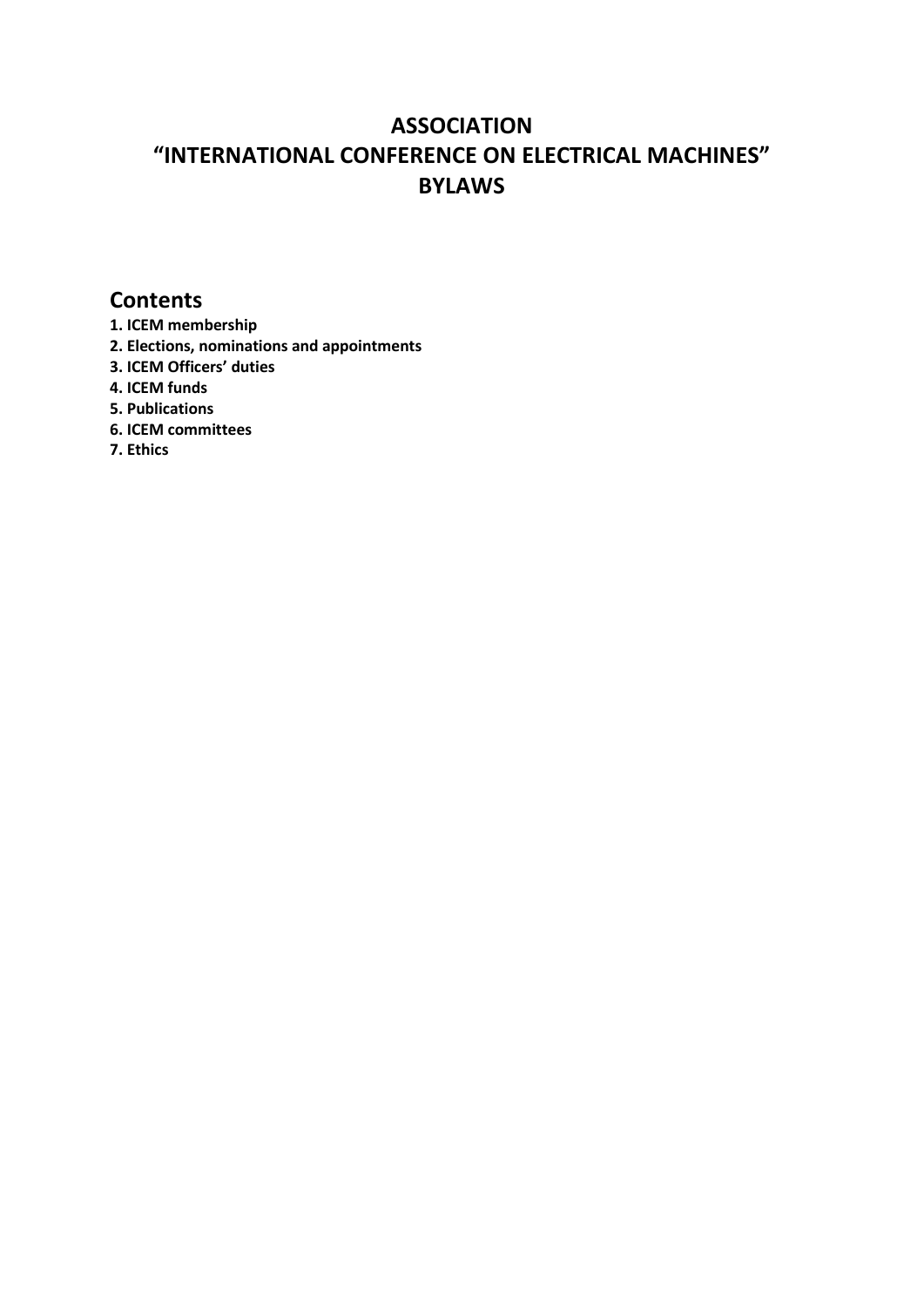These Bylaws should be in alignment with the ICEM Constitution which is legally registered. Any change in the Constitution should be done by a lawyer and registered in the Canton de Vaud, Switzerland while changes in the Bylaws could be done at any time after a discussion and a vote by the ICEM AdCom.

# **1. ICEM membership**

Membership of the Association "International Conference on Electrical Machines" (ICEM) shall be open to all members who paid registration fees for the non-profit organization (NPO) apart Life AdCom members as prescribed in the Constitution. The registration fees for being member of ICEM NPO are fully separated from the registration fees for the conference attendance. The fees are recovered, by all means put in place by conference organizers, every second year (even years) during the conference attendee registration and will be valid for two years (August 31 year *N* to August 30 year *N+2*).

# **2. Elections, nominations and appointments**

**2.1.** The AdCom shall hold at least one Annual Meeting during the last quarter of the year to fill the vacant Officer's positions for the following year as well as any other vacant positions and appointments. During all Annual Meetings, the Robert's rules of order should be used to operate.

Those candidates with both the majority of total votes cast, with a quorum present, are considered appointed. If a quorum is not present, elections on the same slates will be done by any mean (face to face, virtual or mixed) before the end of the same year. The results are valid only when a majority (50%+1) of AdCom voting members have participated.

Voting for elections or appointments will be conducted according to ICEM procedures and may take the form of an electronic ballot.

**2.2.** Each year, the ICEM Chair shall issue instructions to ensure an orderly election procedure. In preparation of the different slates of nominees, proper consideration shall be given to diversity and inclusion, as well as geographical and technical interest representation.

The Chair will act always as the teller and will not vote unless a tie should be broken.

# **2.3. AdCom elections and appointments**

Each four years, AdCom members shall be elected by the voting members of the ICEM. The term of each AdCom member is four years. The term of all elected and appointed AdCom members starts on January 1 following their election.

- A slate of nominees for ICEM AdCom member vacancies shall be prepared by the Nomination and Appointments (N&A) Committee for approval by the AdCom.
- The list should be completed with no less than the number of vacant positions. A request for such nominations shall be solicited by a letter to all members of the existing AdCom at the time of elections.
- In addition, the Chair of the N&A Committee shall cause a "Call for Nominations" including information on deadlines, to be published and distributed to the entire ICEM community at least 30 days before the election.
- This slate shall be made available to the ICEM voting members (all members of the ICEM NPO) no later than 10 days before the election date. ICEM member elections should be completed by November 15, of the election calendar year.
- Prior to the submission of a nomination, the nominator shall have determined that the nominee is willing to serve, if elected, and that he/she is an ICEM member at the time of the election. Any ICEM AdCom member will be elected or appointed for a term of four consecutive years and one additional term of four years is allowed with a new election.
- Appointments for any specific position inside the AdCom should be proposed by the AdCom Chair and approved by the AdCom vote. Appointments are for ONE year but could be extended by the AdCom Chair with the AdCom consent.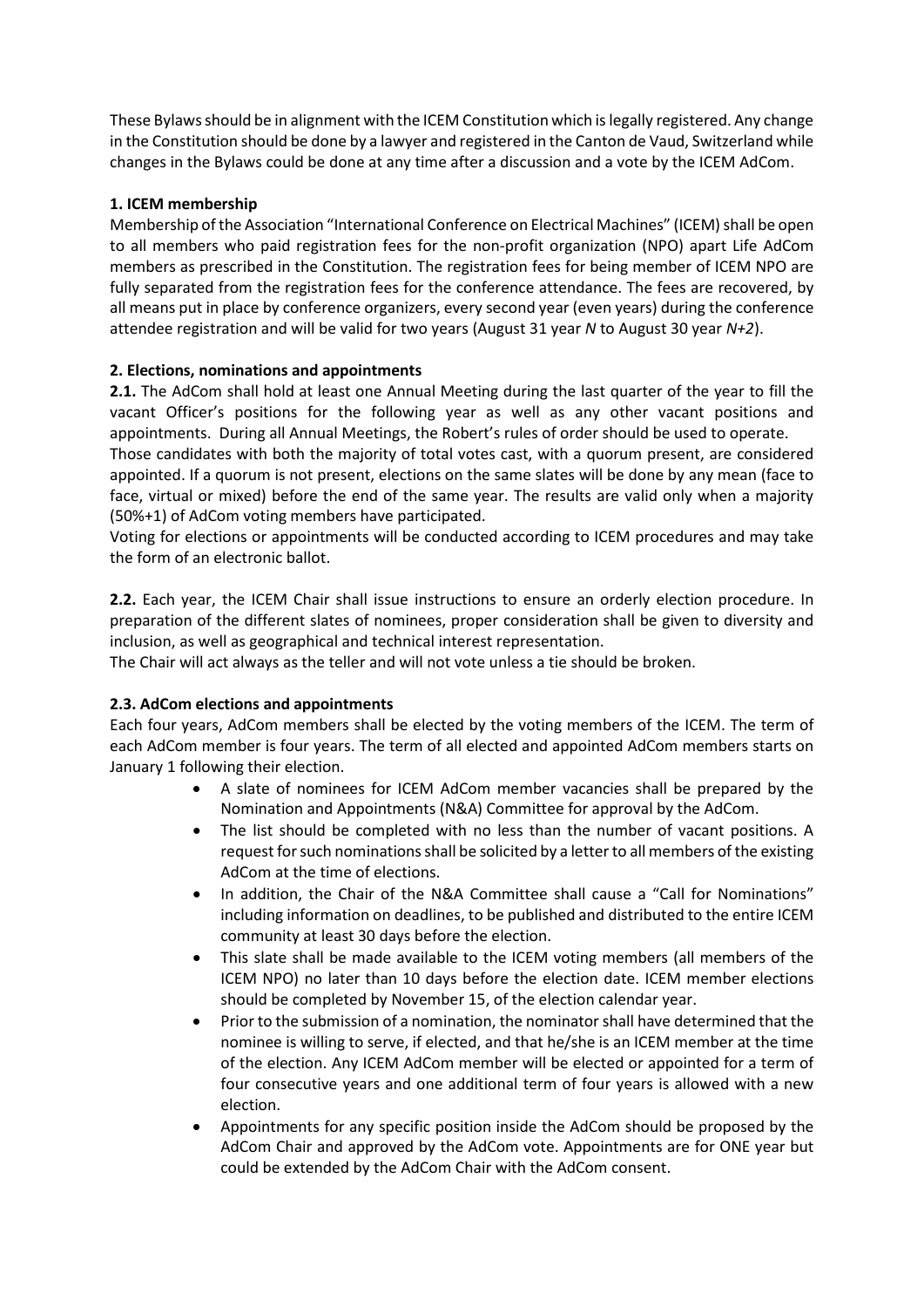#### **2.4. Life AdCom members**

- Life AdCom members shall be based on past ICEM AdCom Chairs and past Steering Committee Chairs. They will be appointed and it is an honorary position with voting rights.
- There shall a limit to 3 most recently appointed for Life AdCom members with voting rights. If others will be still attending the AdCom, they will have an honorary position without voting rights.

#### **2.5. Officers appointments**

All Officers could be appointed by the ICEM AdCom on a single slate. Officers' term starts on January 1 following their appointment unless there are exceptional circumstances, such as a vacancy. All ICEM Officers shall continue to serve until successors take office.

#### **2.5.1. Officers nominations**

A slate of nominees for elected ICEM Officers shall be prepared by the ICEM N&A Committee. Recommendations for such nominations shall be solicited from AdCom members.

Prior to the submission of a nomination, the nominator shall have determined that the nominee is willing to serve if appointed, and that he/she is ICEM member at the time of the election.

The slate must only include nominations for the following Officer positions: Chair Vice-Chair Treasurer Secretary

The N&A Committee Chair, or a designated representative, shall preside over the appointment of the Officers by the AdCom. Secret ballots shall be used since the N&A Committee Chair will not vote unless he/she should break ties. The results of the appointment process shall be communicated promptly to the AdCom. Any nominee may request information on their own vote total.

#### **2.5.2. Terms**

Officers have a limit of service of two consecutive terms of four years. Under extenuating circumstances, appointments should be extended for one more term of four years after a new election.

Before any election, the voting members are counted by the AdCom meeting secretary (ICEM Secretary) in order to verify that a quorum (50%+1) is present.

#### **3. ICEM Officers' duties**

The ICEM Officers shall have the following duties:

**3.1.** The Chair, under the mandate of the AdCom, shall supervise the affairs of the ICEM non-profit organization and shall speak for the ICEM on all matters not specifically delegated to others. In his/her absence or incapacity, his/her duties shall be performed by the ICEM Vice-Chair.

Each retiring ICEM Chair will become automatically ICEM Life AdCom member with voting rights (with a maximum of 3 Life AdCom member votes).

**3.2.** The Vice-Chair shall fulfill the duties of the Chair in case of his/her absence or incapacity and perform such other functions as the ICEM Chair directs. He/she shall coordinate all the activities under his/her umbrella (Secretary, Treasurer, AdHoc and Standing Committees).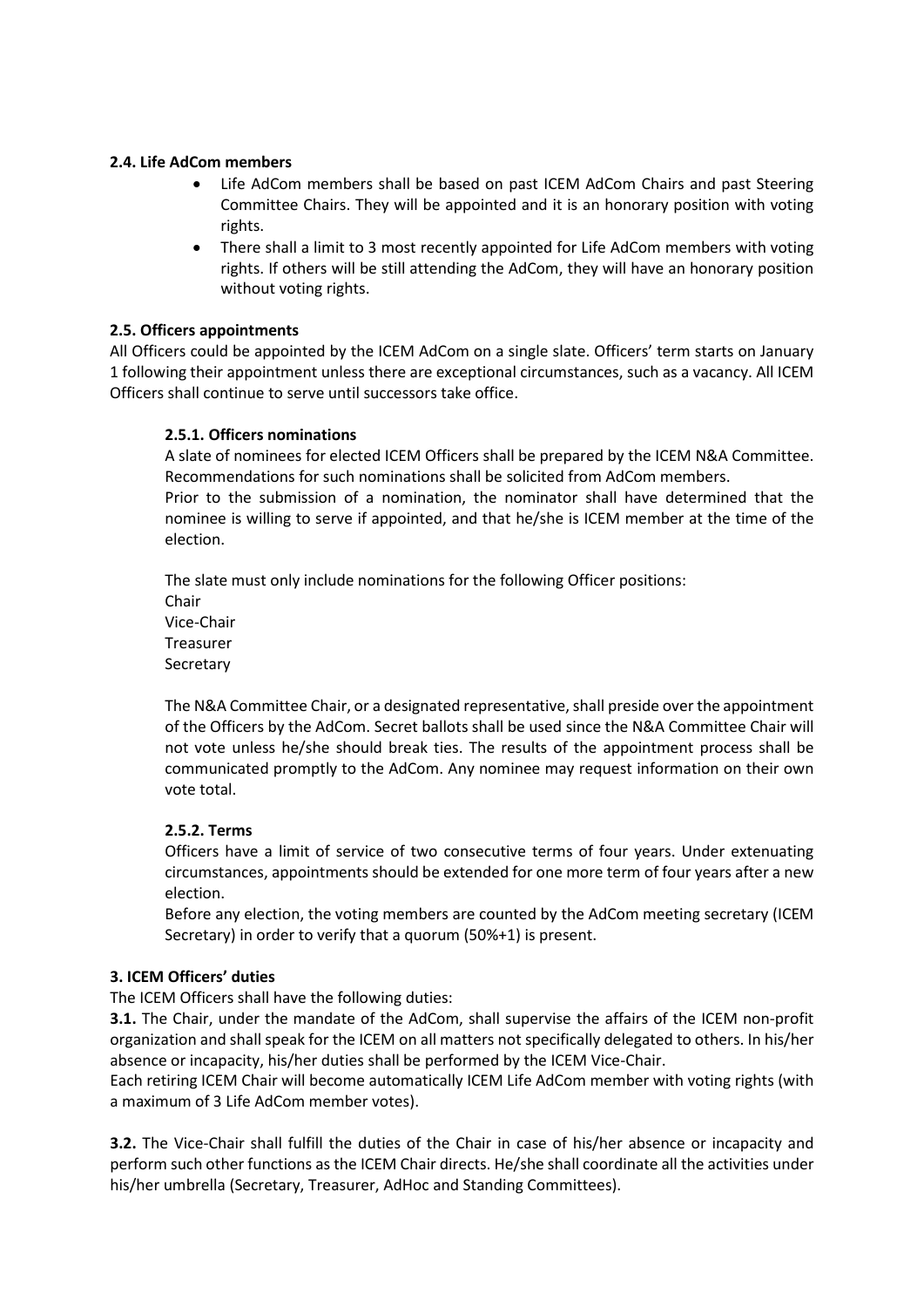**3.3.** The Secretary shall be responsible for keeping the records of the ICEM AdCom in the areas commonly ascribable to his/her functions. He/she shall prepare, distribute and send to the ICEM AdCom members reports, notices, or other documents as may be required by the ICEM Chair. He/she will prepare the minutes for all ICEM AdCom meetings.

He/she shall be responsible to keep record of AdCom participants, list of voting members and to distribute materials for voting members during every AdCom meeting.

**3.4.** The Treasurer shall be responsible for the financial control and financial records of the ICEM. He/she will prepare the yearly budget and financial report and the financial data to be presented for each ICEM AdCom annual meeting. He/she is also responsible to present the financial results to the financial authorities as requested for non-profit organizations registered in the Canton de Vaud, Switzerland.

#### **4. ICEM funds**

**4.1.** The ICEM non-profit organization may raise funds as specified in the ICEM Constitution and in accordance with Switzerland rules and regulations.

**4.2.** The biannual ICEM membership dues and subscription fees shall be established by the AdCom on proposal of the ICEM Chair and Treasurer.

**4.3.** ICEM, as a non-profit organization, shall act as bursar for all ICEM funds.

**4.4.** For any conference organizer, a Memorandum-of-Understanding (MoU), compliant with ICEM regulations, should be signed at least one year before the event in between ICEM (represented by its Chair and Treasurer) and the financial entity operating the funds related to the conference. This MoU shall specify the minimum funds to be transferred to the ICEM account as a donation. This donation shall be sent at maximum one day before the beginning of the conference. Moreover, it is also the responsibility of conference organizers to collect and to send to the ICEM NPO bank account registration fees to the ICEM NPO.

The MoU shall specify that the organizers (as individuals, institution or group of institutions) shall be responsible for any profit or loss related to the conference organization.

#### **5. Publications**

**5.1.** The only publication under the umbrella of the ICEM is the Proceedings published and distributed to the ICEM participants just at the beginning of the conference.

**5.2.** All submitted papers to any ICEM conference will be reviewed by three independent reviewers each, double-checked for plagiarism detection and inserted inside ICEM Proceedings under the responsibility of conference organizers who should appoint a Publication Chair. All submitted, accepted and presented papers shall have an IEEE Copyright.

**5.3.** Any ICEM event shall have the technical co-sponsorship of IEEE societies and each conference shall be registered in the IEEE Conference Application (MCE) under the responsibility of the conference organizers. This registration will lead to an IEEE conference number, a letter of acquisition for all the published papers in the ICEM Proceedings and the usage of a PDF translator compatible with IEEE requirements (PDFXpress). A submission and review system will be provided for free to conference organizers by IEEE-IES and it is the only one to be used for these matters.

After the conference, all accepted and presented papers should be sent by conference organizers (Publication Chair) within a period of two months to IEEE for publication in IEEEXplore after a doublecheck by IEEE services.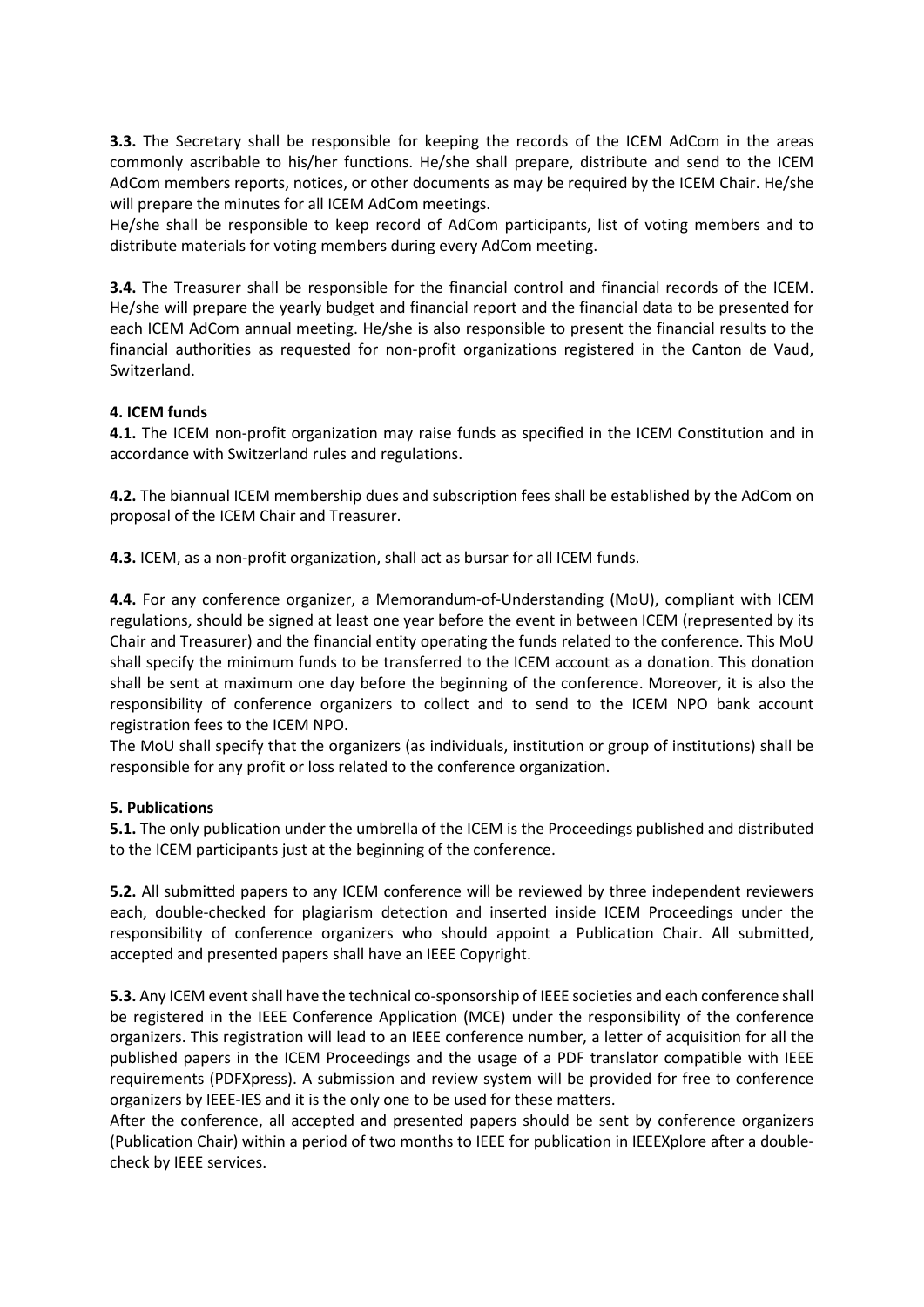**5.4.** Even if agreements exist in between ICEM and IEEE societies (available in the ICEM website), the publication of post-conference papers in IEEE journals and magazines will be solely the responsibility of authors. Since these papers have all the IEEE Copyright, they cannot be published outside IEEE journals and magazines without the authorization of IEEE under the responsibility of authors.

# **6. ICEM committees**

**6.1.** Standing committees are committees that are established in these Bylaws. Their operations have to be internally reviewed on a yearly basis and submitted to the AdCom members for their consent. Any other problem not predicted to be investigated by standing committees shall be passed to AdHoc committees launched by the ICEM Chair with AdCom consent.

**6.2.** The terms of office of any committee members shall be fortwo years. These terms can be renewed by ICEM Chair appointments with the AdCom consent.

# **6.3. Conference committee and organization**

The ICEM Conference committee is chaired by the ICEM Chair and is composed of all ICEM Officers. Any other ICEM AdCom member can be consulted by the ICEM Chair for any matter related to the conference organization.

The functions of the ICEM Conference Committee shall be to:

- Solicit proposals for organizing future ICEM editions.
- Verify that the different requirements corresponding with ICEM organization will be met.
- Screen all proposals (schedule, finance/budget, technical quality, organization, standards, reports, committees, expected attendance, industry engagement and exhibition).
- Conduct the ICEM Policy and Guidelines as approved by the AdCom and present as results.
- Verify the different reports presented to the AdCom before, during and after the conference approval.

# **6.5. Publication committee**

In the present time, all ICEM publications are strongly connected to IEEE due to undersigned agreements in between ICEM and several IEEE Societies (IAS, IES, PES). However, the ICEM NPO is fully independent from any other organization in term of scientific and financial matters.

The Publication committee is chaired by the Vice-Chair and has from 2 to 4 members all appointed by the ICEM Chair with the AdCom consent. The functions of the Publication committee shall be to:

- Verify the publication business as conducted by conference organizers.
- Verify the submission, review and publication of papers in ICEM Proceedings.
- Prepare the agreement with IEEE units for post-conference publications.
- Evaluate each ICEM event in term of publications (from the Proceedings to the passage to IEEEXplore).
- Supervise all ICEM publications with respect of IEEE mode of operation (statement of originality, IEEE Copyright, plagiarism issues, code of ethics).
- Report to the AdCom on all publication business.

# **6.6. Constitution and Bylaws (C&B) committee**

The Constitution and Bylaws committee is chaired by the Secretary unless the ICEM Chair proposed some other individual to operate instead with the AdCom consent. It shall be composed from 2 to 4 members all appointed by the ICEM Chair with the AdCom consent. The function of the Constitution and Bylaws (C&B) committee shall be to:

• Maintain records of the ICEM Constitution and Bylaws.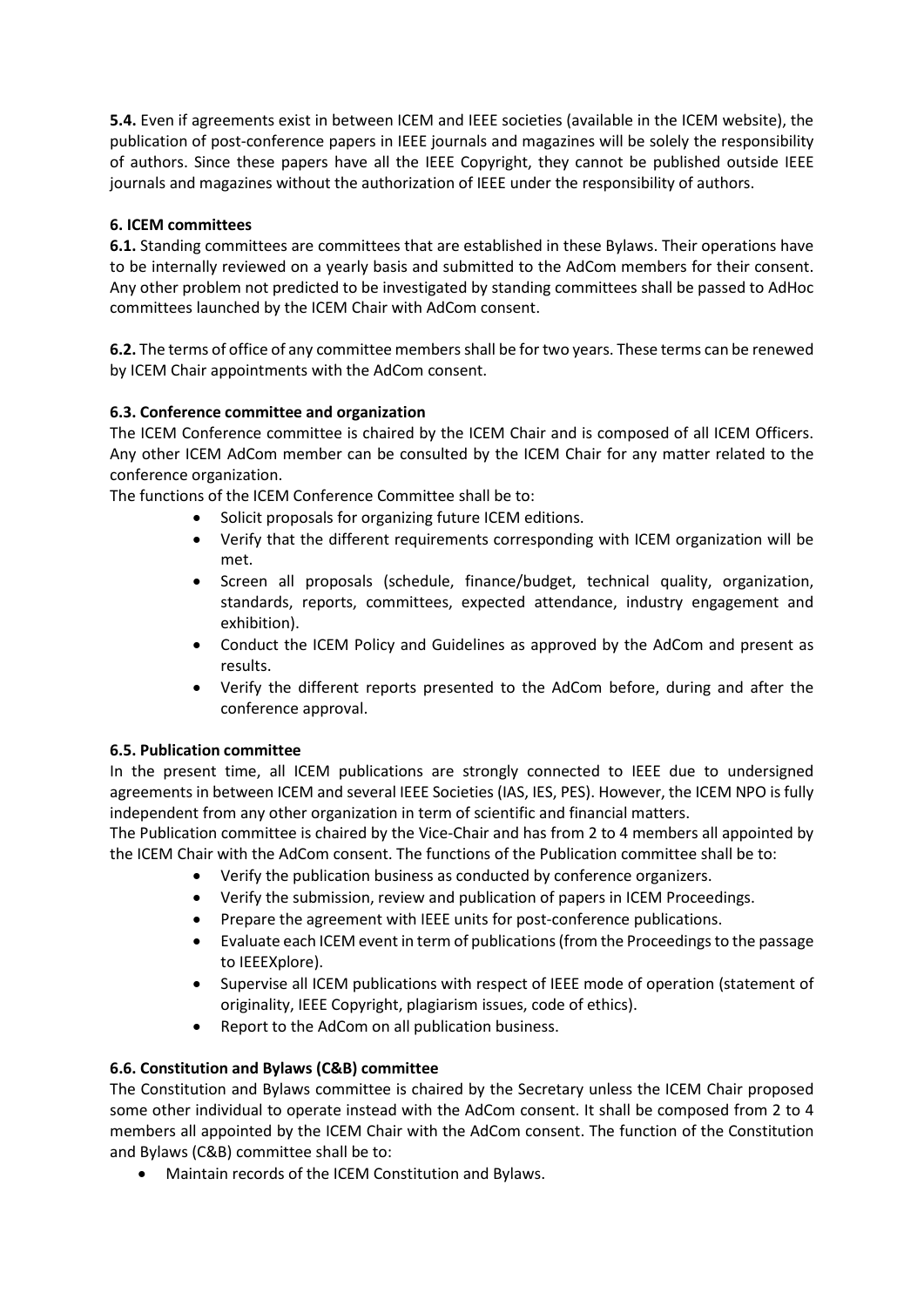- Ascertain that the ICEM Constitution and Bylaws are not in conflict with any requirements or rules of the Switzerland non-profit organizations.
- Make timely recommended changes in the ICEM Constitution and Bylaws as necessary to conform to developments of the ICEM, its AdCom, its membership and its mode of operation.

# **6.7. Nominations and Appointments (N&A) committee**

The N&A Committee shall be reconstituted at the last AdCom meeting every two years before any election.

The N& A Committee shall consist of a Chair and between 2 and 4 members all appointed by the ICEM Chair with the AdCom consent.

The Chair of the N&A Committee shall be the immediate past ICEM Chair. In the event of the incapacity or conflict of interest of the Chair, the most recent past Chair of the N&A Committee available shall be re-appointed as the Chair. With extenuating circumstances, a different individual may be appointed to this position by the ICEM Chair with consent of the AdCom.

# **The Chair and members of the N&A committee shall not be eligible to be appointed as AdCom Officers during their term of service.**

The N&A committee Chair will make recommendations for new appointments and re-appointments each year.

A member of the ICEM N&A committee may be nominated and run for a position for which such N&A committee member is responsible for making nominations only on the following conditions:

- The nomination is not made by a member of the same N&A committee.
- The member resigns from the N&A committee prior to its first meeting of the year in which the nomination shall be made.

# **6.8. Awards committee**

• Principle

The functions of the ICEM Award committee shall be to solicit nominations, review nominations and recommend candidates to the AdCom for all ICEM awards in accordance with requirements, requests, rules and regulations of ICEM.

The Award committee shall consist of a Chair and between 2 and 4 members all appointed by the ICEM Chair with the AdCom consent.

No ICEM Award committee member can be awarded the year they serve in the committee to avoid conflicts of interest.

# • Awards description

# *ICEM Arthur Ellison Achievement Award*

The ICEM Arthur Ellison Achievement Award is to be presented biennially (once every even year) to an individual, for outstanding sustained technical contributions in the field of electrical machines based on his/her publications and particularly those which have been published in ICEM Proceedings. Nominator has to send nomination form with at least two reference letters to the ICEM Awards Chair before July 30 of any ICEM year. Nominations can be issued by any member of the electrical machine community worldwide.

# *ICEM John Tegopoulos Distinguished Service Award*

The ICEM Distinguished Service Award is to be presented biennially (once every even year) to an individual, for outstanding services to the electrical machines community especially within the ICEM. Nominator has to send nomination form with at least two reference letters to the ICEM Awards Chair before July 30 of any ICEM year. Nominations can be issued by any member of the electrical machine community worldwide.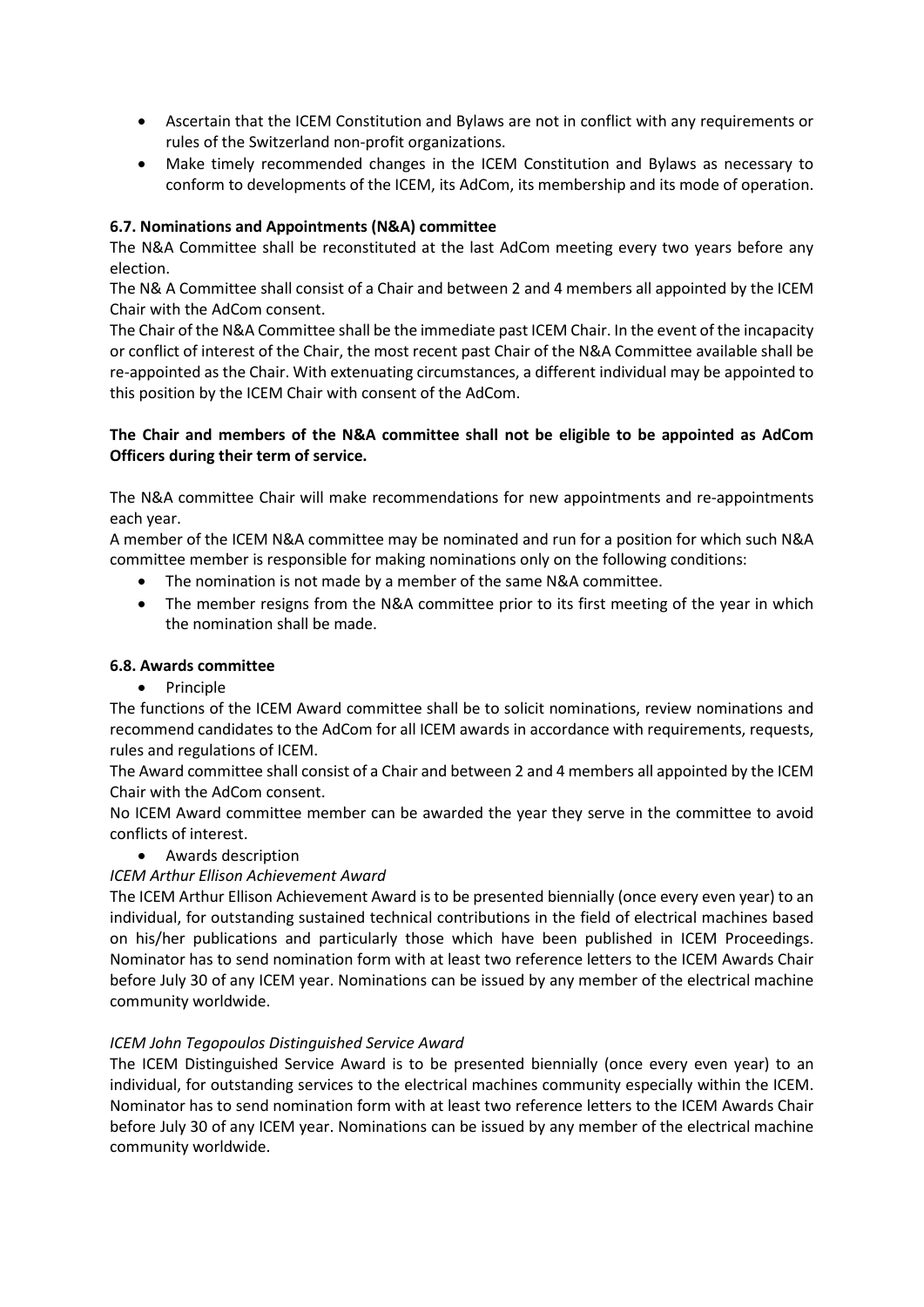#### *ICEM Brian Chalmers Best Paper Award*

The ICEM Best Paper Award is to be presented biennially (once every even year) for up to three technical papers (in no order), for outstanding technical competence displayed in an oral paper presented at ICEM (pre-recorded video presentation at virtual conference if this is the case). Keynote papers are not eligible.

#### *ICEM Jan Melkebeek Best Poster Presentation Award*

The ICEM Best Poster Presentation Award is to be presented biennially (once every even year) for up to three technical papers (in no order), for outstanding technical competence displayed in a poster presented at ICEM (pre-recorded video presentation at virtual conference if this is the case).

#### *ICEM Jorma Luomi Best Poster Student Forum Award*

The ICEM Jorma Luomi Best Poster Student Forum Award is to be presented biennially (once every even year) for up to three technical posters (in no order), for outstanding technical competence displayed in a poster presented at ICEM (pre-recorded video presentation at virtual conference if this is the case).

#### *ICEM Michel Poloujadoff Special Recognition Award*

The ICEM Michel Poloujadoff Special Recognition Award is to be presented biennially (once every even year) to an individual not necessarily being from the electrical machines community but having contributed a lot to ICEM success for a long time. Nominations coming from any ICEM NPO Board member have to be sent ICEM Awards Chair before July 30 of any ICEM year.

All the awards will be announced during the ICEM closing ceremony or at any other moment during the conference days. Please do note also that any ICEM Award is not necessarily given in each ICEM edition. For each award, the awardee(s) will be the one receiving the highest number of votes from the Award Committee members. In case of tie(s), the Award Committee Chair will break it (them). For paper and poster awards, the competition will be based on submissions having had the top 10 scores in the submission system and being presented during the conference.

#### **6.9. Finance committee**

The Finance committee is chaired by the Treasurer and has all ICEM Officers as members. The functions of the Finance committee shall be to:

- Compile financial data and the annual budget.
- Act as consultant and functional supervisor to treasurers of various meetings held by the ICEM.
- Make periodic reports to the AdCom on the financial status of the ICEM.
- Observe financial operations of the ICEM and take appropriate actions to see that the money is spent or invested wisely and in the best interest of the ICEM.

#### **6.10. Web and Information committee (WIC)**

The functions of the WIC shall be to supervise the following actions:

- Maintain and improve the general ICEM website being under control of ICEM organizers.
- Provide support to conference organizers by recommending the IEEE-IES submission and review systems.
- Control that the website manager of the current year will put all the ICEM information and archives in a secure server.
- Control the maintenance of social networking and related matters with any new available technology.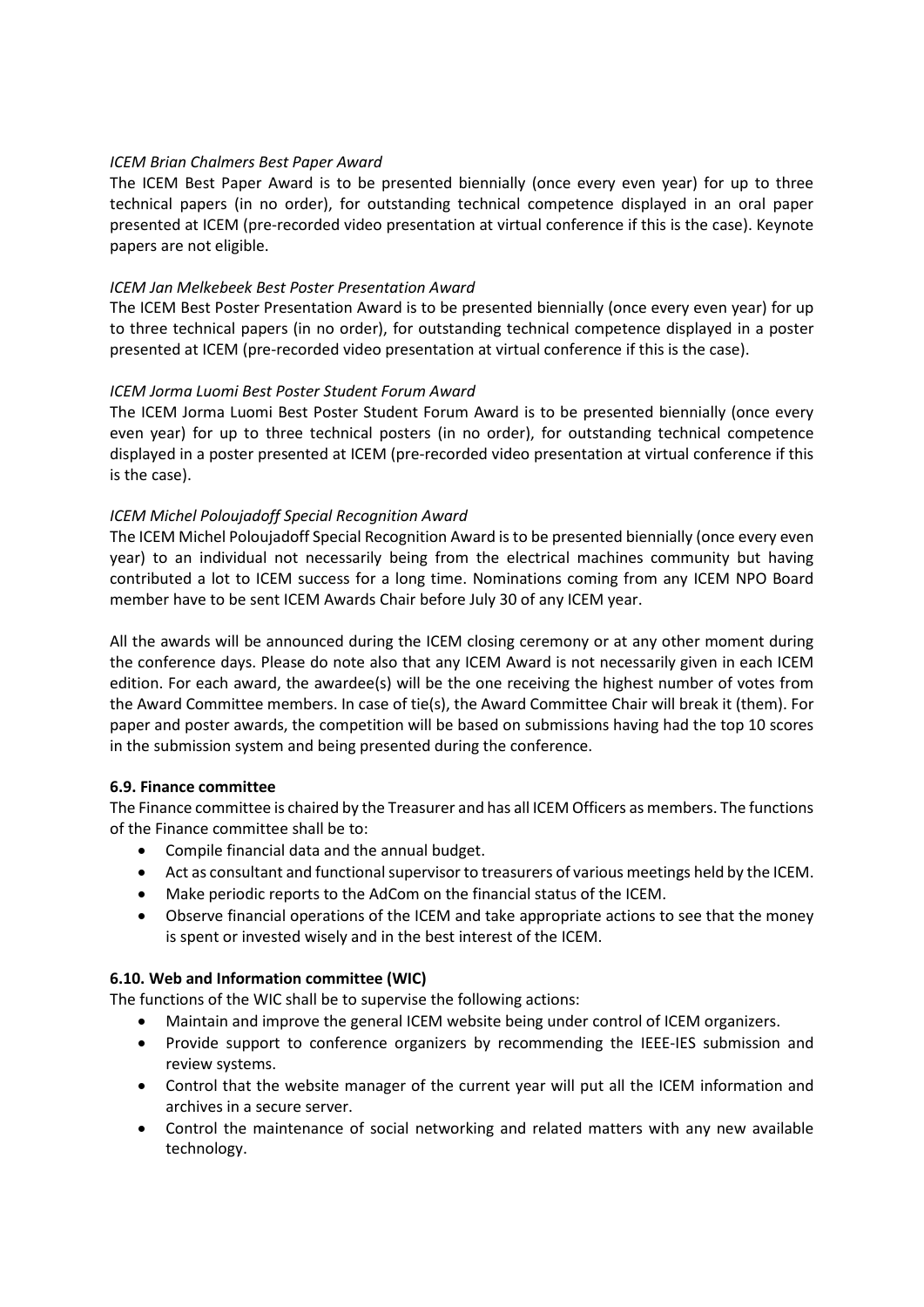The WIC is chaired by the ICEM organizer (general chair or general co-chair) during two years with the assistance of a webmaster and a committee appointed by himself/herself being under his/her full financial and operational responsibilities. At least one AdCom member, appointed by the AdCom Chair, should be part of this committee. The WIC will operate during two years with the same leadership before passing the responsibility to the next conference organizers soon after the end of the current year conference.

All information being in the ICEM website and in the conference website will be controlled by the ICEM Chair, all ICEM Officers and the ICEM AdCom.

#### **7. Ethics**

Members of the ICEM, in recognition of the importance of our technologies in affecting the quality of life throughout the world, and in accepting a personal obligation to our profession, its members and the communities we serve, do hereby commit ourselves to the highest ethical and professional conduct and agree (these best practices are recognized by the scientific international community):

#### **7.1. General considerations**

To uphold the highest standards of integrity, responsible behavior, and ethical conduct in professional activities.

- To hold paramount the safety, health, and welfare of the public, to strive to comply with ethical design and sustainable development practices, to protect the privacy of others, and to disclose promptly factors that might endanger the public or the environment.
- To improve the understanding by individuals and society of the capabilities and societal implications of conventional and emerging technologies, including intelligent systems.
- To avoid real or perceived conflicts of interest whenever possible, and to disclose them to affected parties when they do exist.
- To avoid unlawful conduct in professional activities, and to reject bribery in all its forms.
- To seek, accept, and offer honest criticism of technical work, to acknowledge and correct errors, to be honest and realistic in stating claims or estimates based on available data, and to credit properly the contributions of others.
- To maintain and improve our technical competence and to undertake technological tasks for others only if qualified by training or experience, or after full disclosure of pertinent limitations.

# **7.2. Behavior**

To treat all persons fairly and with respect, to not engage in harassment or discrimination, and to avoid injuring others.

- To treat all persons fairly and with respect, and to not engage in discrimination based on characteristics such as race, religion, gender, disability, age, national origin, sexual orientation, gender identity, or gender expression.
- To not engage in harassment of any kind, including sexual harassment or bullying behavior.
- To avoid injuring others, their property, reputation, or employment by false or malicious actions, rumors or any other verbal or physical abuses.

#### **7.3. Mode of operation**

To strive to ensure this code is upheld by colleagues and co-workers with the support in following this code of ethics, to strive to ensure the code is upheld, and to not retaliate against individuals reporting a violation.

#### **7.4. Responsibilities of authors of articles published in ICEM Proceedings**

When submitting a manuscript, authors shall disclose whether or not the manuscript has been published previously or if it is still under active consideration by another publication (statement of